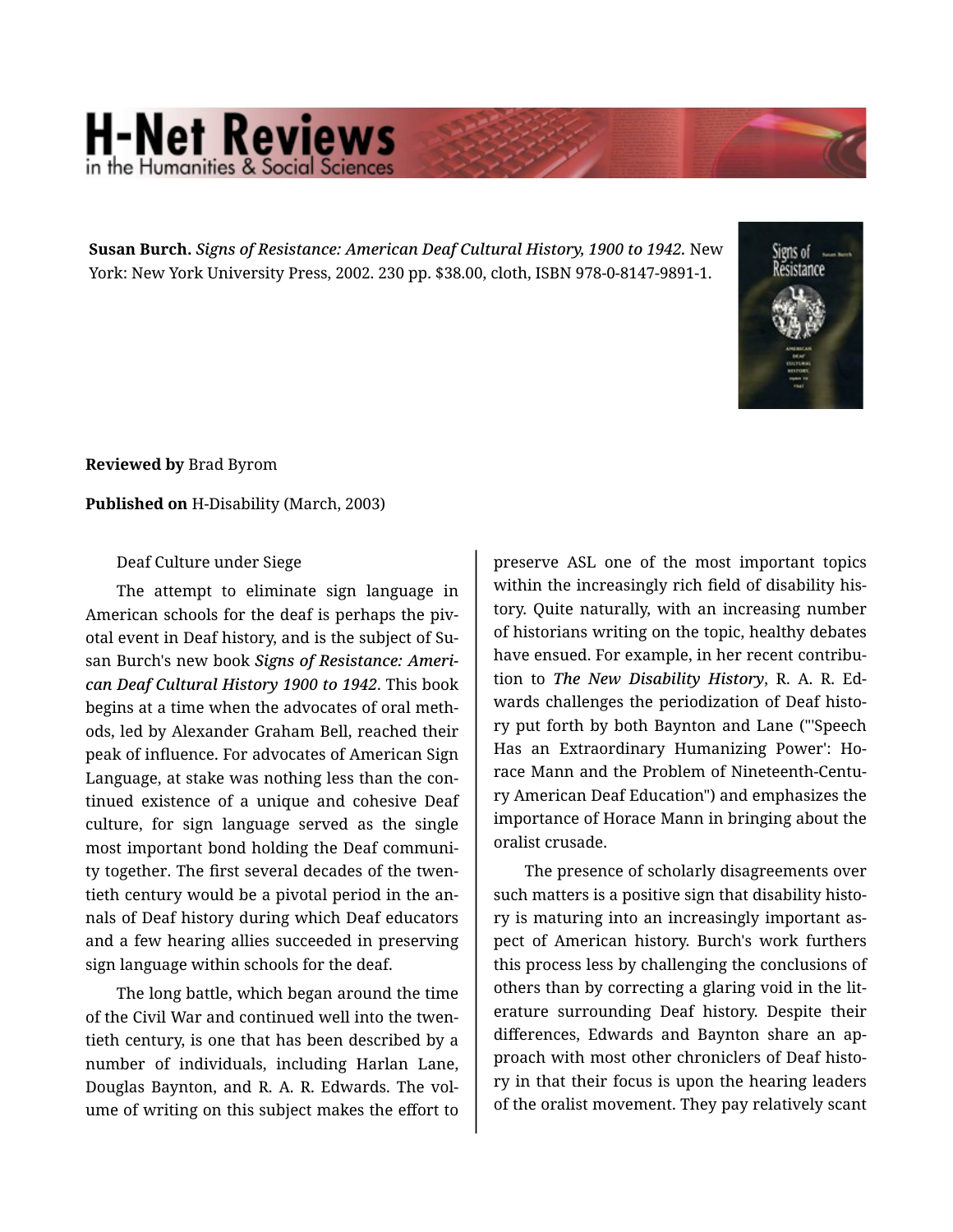attention to the response of the Deaf to this cam‐ paign. Given their emphasis on the roots of oral‐ ism and the fact that the oralist movement was led largely by hearing elites like Bell, such an ap‐ proach is to be expected. However, this approach does beg the question of what role Deaf people played in this pivotal moment in Deaf history? Burch makes this question central to her study and concludes that "Deaf people played an active role in their own history" (p. 4). Through a sys‐ tematic investigation of the strategies of resis‐ tance employed by the Deaf, Burch provides the reader with a view of Deaf agency lacking in oth‐ er studies of the movement. Demonstrating this is the single most important contribution made by Burch, who deserves great credit for her innova‐ tive approach to the topic and for providing us with a much greater sense of Deaf historical agency.

As with Baynton and Edwards, Burch ap‐ proaches the topic with a cultural perspective, dif‐ ferentiating between Deaf culture and deafness. "The latter is an audiological condition," she ex‐ plains; "the former refers to a particular group of people who share American Sign Language (ASL) as a primary means of communication" (p. 2). Those who resisted oralism recognized it as an as‐ sault on the culture of the Deaf--an attempt not only to destroy a very effective form of communi‐ cation, but to destroy Deaf identity. Burch writes that in response to this threat the Deaf "both ac‐ tively and passively resisted the attempts to deny them this cultural identity, preferring to attend residential deaf schools, join Deaf clubs and churches or synagogues, marry other Deaf people, and communicate primarily in sign language" (p. 4). Thus, her study explores the overt resistance of Deaf educators and their allies as well as the unin‐ tended, everyday forms of resistance displayed by common Deaf folk.

In addition to telling the story of Deaf resis‐ tance, Burch's book offers a number of interesting insights, perhaps none more original than that ex-

plored in her first chapter entitled "The Irony of Acculturation." Here, Burch argues that once un‐ der the fire of the oralist campaign, the Deaf com‐ munity reacted by pulling together in a way that reinforced their own sense of separateness. Ironi‐ cally, she writes, the resistance to oralism "galva‐ nized" the Deaf "as a separate community" (p. 41). Clearly, the oralist assault did lead the Deaf to re‐ trench. The question then becomes, how best to interpret this retrenchment? For Burch, the an‐ swer to this question is a complex one that in‐ volves a good deal of compromise on the part of Deaf leadership. Ultimately, however, it seems ap‐ parent that she interprets the increasing separa‐ tion of the Deaf as an important part of the process of creating a distinctive deaf culture- hence the great irony of acculturation.

To make the point that Deaf separateness in‐ creased during the first half of the century, Burch explores the full range of Deaf culture--an explo‐ ration aided by comparisons between the Deaf ex‐ perience and that of other cultural minorities. In recognizing such parallels, Burch helps bring the Deaf experience into focus. For example, in one section she assesses the experience of the Deaf in relation to children placed in boarding schools for Native Americans. She explains that in both cases acculturation was a goal of the educational sys‐ tem, and that English became the primary tool of acculturation. However, in each instance accul‐ turation failed, thanks largely to the fact that stu‐ dents lived in locations where non-English lan‐ guage and culture thrived. In the case of the Deaf, schools served as the location of cultural continu‐ ity, while Native Americans found traditional val‐ ues at home (pp. 15-16). In another instance, Burch demonstrates how Deaf churches provided a safe location for cultural development and con‐ tinuity, much as occurred and continues to occur in Black churches (pp. 46-52). In both cases, reli‐ gion seemed to play a more significant role than in the broader American culture, perhaps because it served as a sanctuary for both religious and cul‐ tural expression. Such comparisons are quite use‐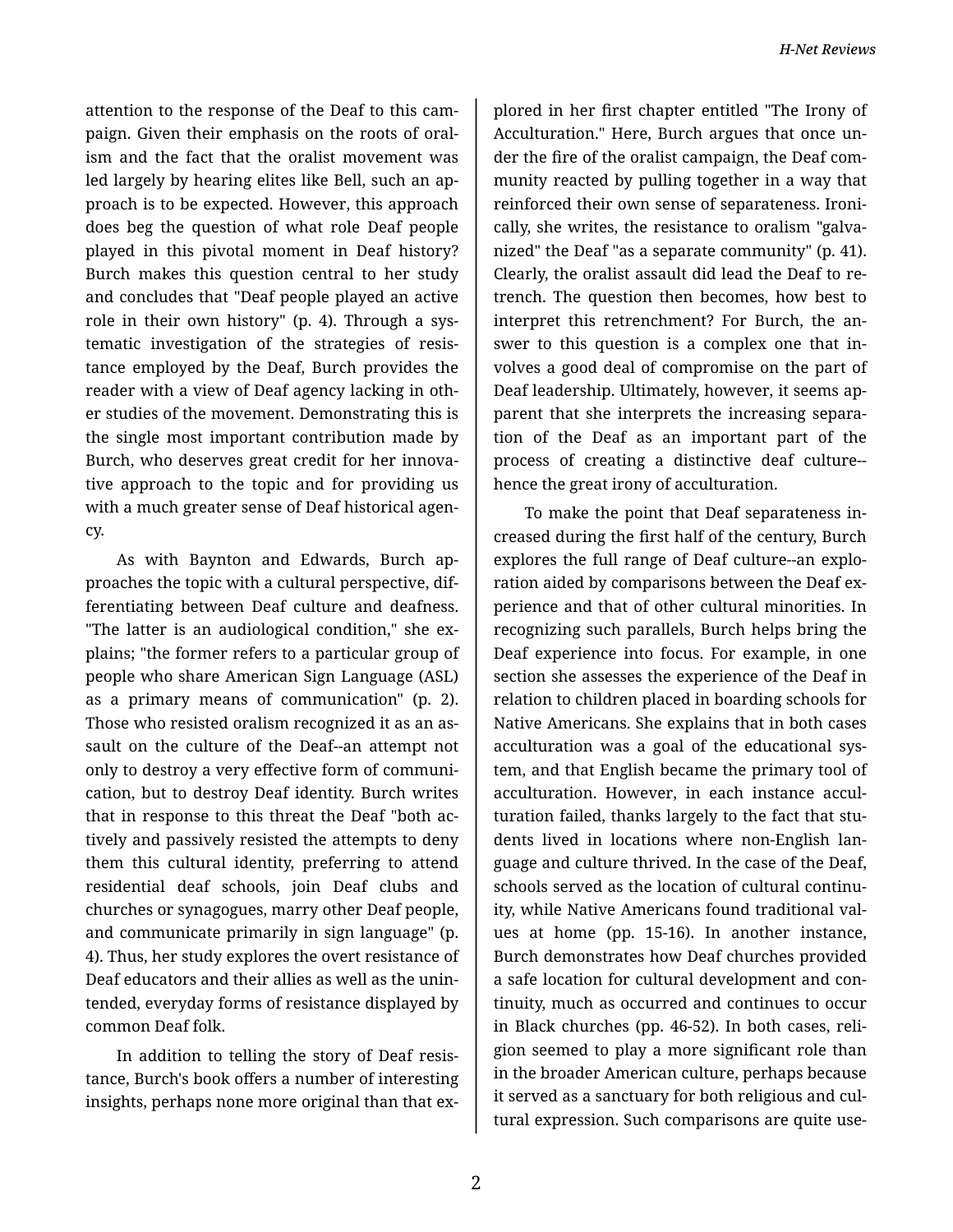ful in that they provide a greater understanding of how the Deaf experience fits within the broad‐ er historical context of the early twentieth centu‐ ry.

In another respect, however, Burch's compar‐ isons are somewhat unsatisfactory in that they focus predominantly on comparisons that substanti‐ ate the growth of Deaf separateness. What we do not see are comparisons that illustrate the extent to which Deaf culture was weakened by the tremendous emphasis the Deaf placed upon meet‐ ing the cultural expectations of hearing Ameri‐ cans in virtually every way except language. Per‐ haps owing to the intimidating power of the oral‐ ist campaign, Deaf leaders consistently put forth a public image of cultural conformity. Even in re‐ gards to their chief concerns--the maintenance of ASL and a separate system of deaf education-- Deaf leaders made compromise their chief strate‐ gy of resistance by promoting a combined method of oral and manual teaching methods in schools for the Deaf. Such compromise is certainly under‐ standable in light of the power of the oralist cam‐ paign. Oralists had money and power on their side. Not only did they have Bell's leadership and wealth, but the support of powerful educational establishments such as the National Education As‐ sociation, along with the support of many families of the deaf who were promised that oralism would bring closer relations with their deaf chil‐ dren and siblings (pp. 12-14). Ultimately, however, the strategies of Deaf resistance seem to have pre‐ vented the cultural flowering apparent in other cultural minority groups of the same era--a point that Burch noticeably avoids.

Burch's description of Deaf churches, for ex‐ ample, does not suggest a distinctiveness compa‐ rable to that which one would find in African American churches. In fact, aside from the use of sign language, Deaf religious practice seems to have been well in line with mainstream, protes‐ tant Christian theology. Even more revealing, the movies produced by the Deaf demonstrate that

conformity outweighed cultural creativity. In pro‐ ducing movies Burch tells us that the Deaf proved to be "fiercely proud and protective of their dis‐ tinctive history and educational backgrounds." >From this statement one gets the sense that Deaf movies might well provide viewers with a glimpse of a Deaf cultural distinction such as that we might find in early Yiddish films. In reading fur‐ ther, however, we find that the movies are more about demonstrating the basic conformity of the Deaf to traditional American values. Through their movies, Burch writes, the Deaf ultimately sought "to prove their commonality with hearing Americans and their loyalty as American citizens" (p. 59). Similarly, we are told of the emphasis the Deaf placed upon athletics, again with the intent of demonstrating the basic normalcy of the Deaf (pp. 82-83). The great importance placed on pre‐ senting an image of self-reliance, patriotism, mas‐ culine athletic prowess, religious devotion, and other valued American characteristics suggests that Deaf culture was as much a product of cultur‐ al conformity as it was of Deaf separateness. While Burch's essential point that the Deaf resisted oralism by reinforcing certain institutions of Deaf culture is certainly valid, they did so in such a conformist manner that Deaf culture may well have lost some of its uniqueness. At the very least, the evidence presented fails to convince me that Deaf culture was "enhanced" through the process (p. 168).

More so than creating cultural separation, it seems to me that the conformist strategies em‐ ployed by Deaf leaders led to accommodation of mainstream values. In fact, the whole story of Deaf resistance reminds me of the black "accom‐ modationists" of the late nineteenth and early twentieth centuries. The approach of the Deaf leadership is strongly reminiscent of the philosophy put forth by Booker T. Washington in his fa‐ mous Atlanta Compromise, where he pledged to lead blacks down a path of conformity to white norms, even while accepting segregation. One might also recall that Washington's compromise